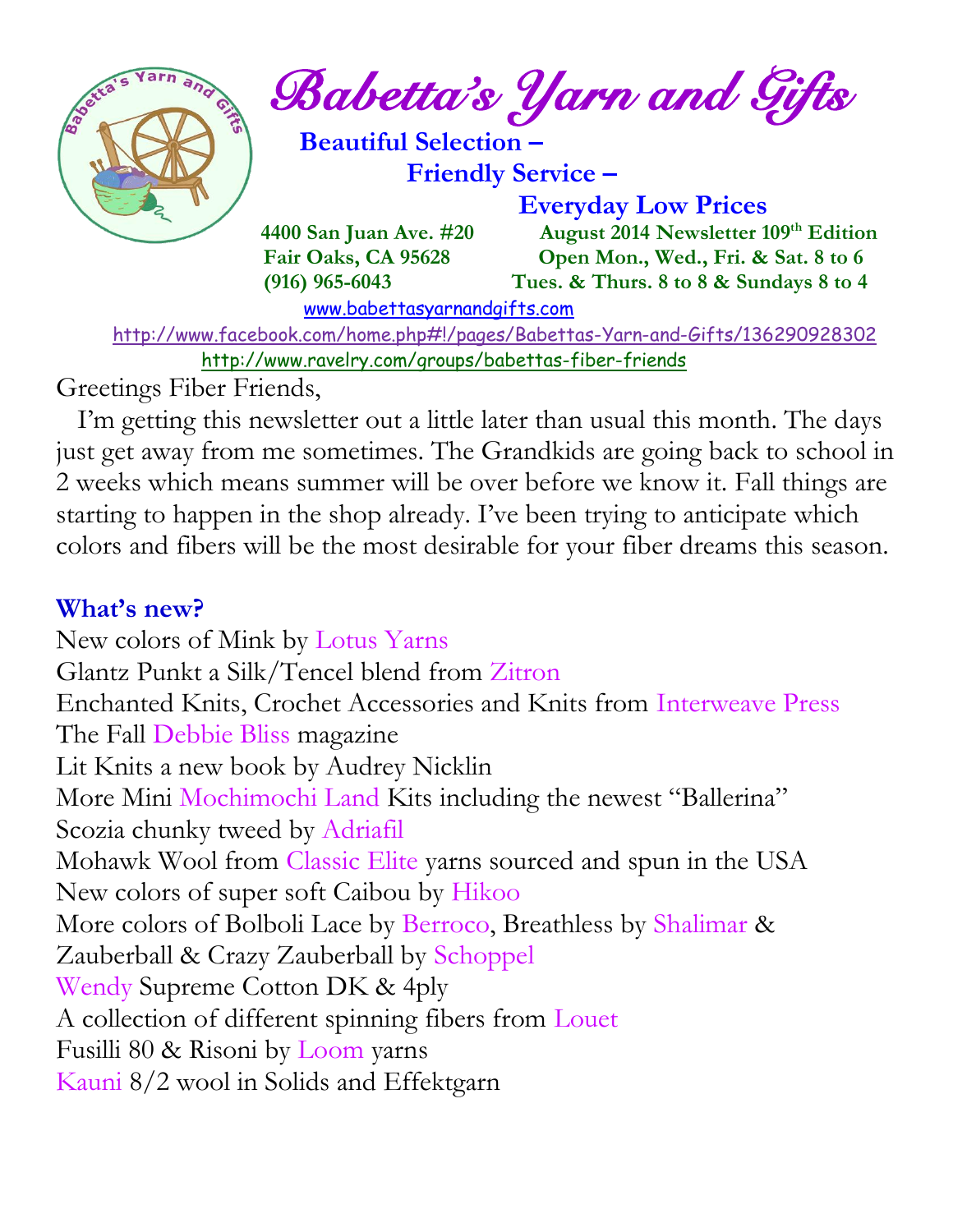# **Coming soon…**

Covet & Sebago from Knit One Crochet Too Viking Yarns Alpaca Maya New colors of Elsbeth Lavold Silky Wool From Lana Gatto Class & Cucciolo Fingers crossed for a order of Madeline Tosh DK by the end of August



Oceanside Classic Elite Yarn Trunk Show On display from 7/31 to 8/14

*Congratulations to all our local Fiber Artists for your State Fair wins this year*

## **Workshop in August**



**Yarn dyeing with Gustine August 23rd from 9am to 11am Hand paint your own skein of superwash worsted merino while learning about various techniques for creating your very own colorways. Registration \$55 All materials included.**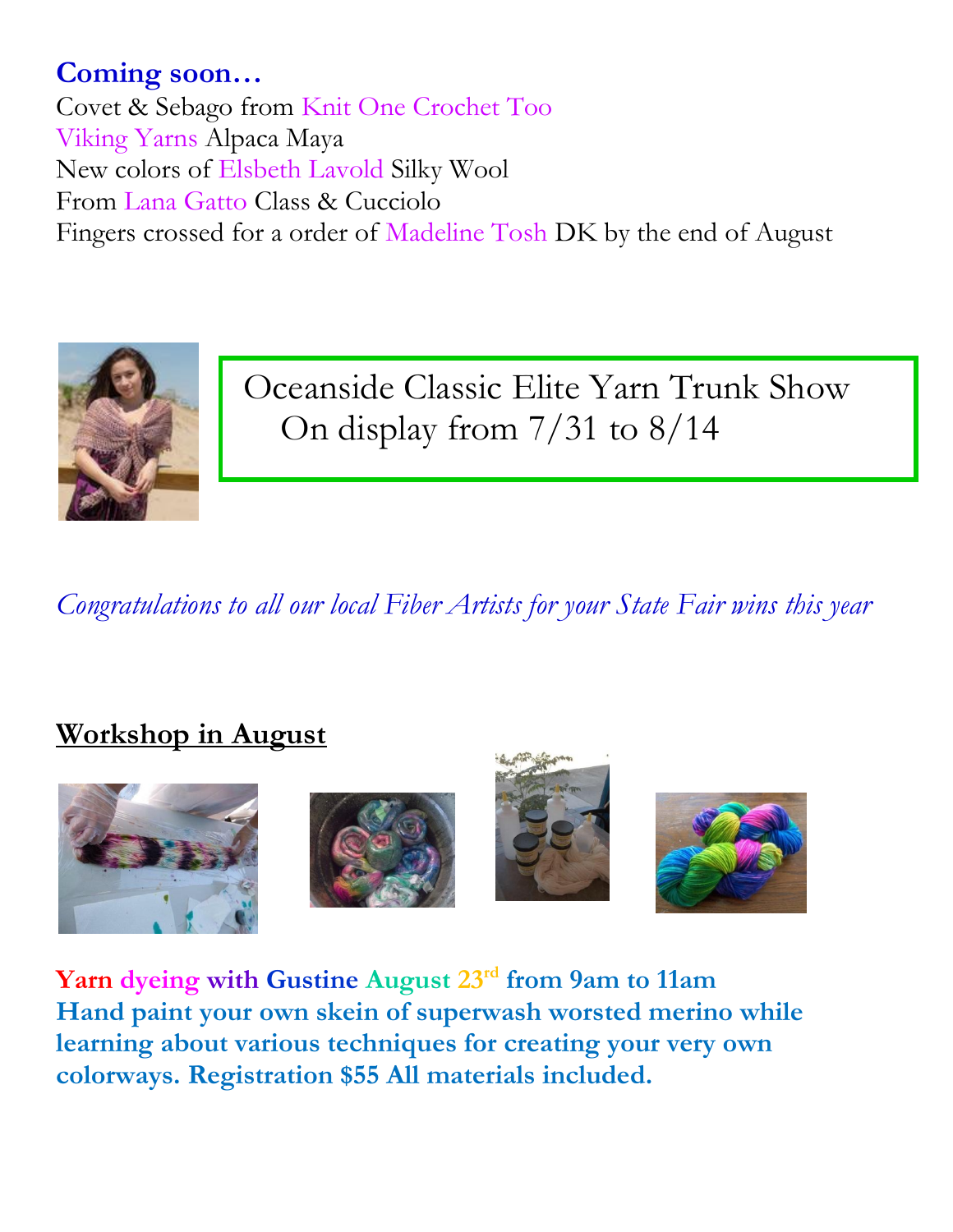# **Classes for August at Babetta's**

 *In our project classes you can learn to knit anything from scarves to socks to felted purses to lace shawls to hats to sweaters. Pick your project and join in the fun. Our knitters inspire each other to try new things by sharing ideas and showing off their latest creation. Sign up for one of our classes and you will receive a coupon for 10% off.*

 **Pre-registration is required as class sizes are limited. Please choose your dates carefully. Because of scheduling conflicts and complications, make-up classes will only be allowed under special circumstances and individual consideration.**

### **Tuesdays Aug. 5, 12 & 19**

Knitting Project 10am – 11:30am fee \$50 Knitting Project 6pm – 7:30pm fee \$50

#### **Wednesdays Aug. 6, 13 & 20**

Knitting Project 1pm – 2:30pm fee \$50 Knitting Project 3:30pm- 5pm fee \$50

**Thursday Aug, 7, 14 & 21** Knitting Project 6pm – 7:30pm fee \$50 Knitting Project 10am – 11:30am fee \$50 **Saturdays Aug. 9, 16 & 23** Knitting Project 4pm – 5:30pm fee \$50.

 **Private Lessons**  Knitting or Crochet \$20 an hour Group Knitting or Crochet Private lessons \$15 an hour per person. Spinning or weaving \$25 an hour Group rates are \$20 an hour per person. 50% deposit required when scheduling. Cancellations with less than 24 hour notice will forfeit deposit with exceptions for emergencies. Other cancellations can be transferred to rescheduled lessons or store credit.

### **Charity Knitting Group**

 How would you like to do some charity knitting/crocheting with a lovely group of people? **"The Purls of Fair Oaks"** meets the second Thursday of every month from 10am to noon here at **Babetta's.** This wonderful group of knitters makes newborn hats for local hospitals as well as other local charity groups. If you'd like to come join the group there's always room for more. This month's date is Aug. 14. If you'd like to drop off any knitted or crocheted donation items you can do that at any time and I will pass them on.

**Free pattern for August 2014**

**Alp Oriental Shawl** This is a quick and easy project.